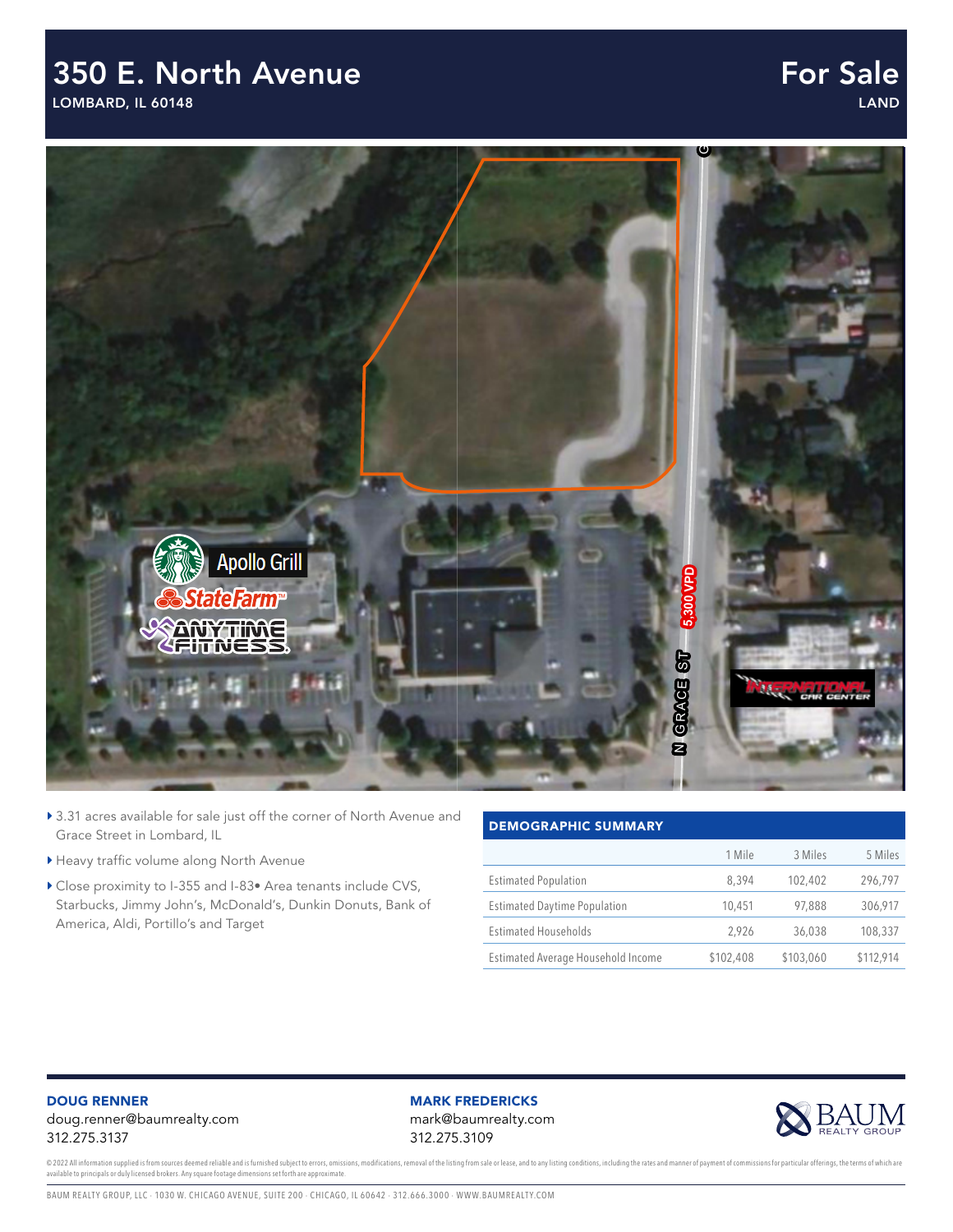# 350 E. North Avenue

LOMBARD, IL 60148



#### DOUG RENNER doug.renner@baumrealty.com 312.275.3137

MARK FREDERICKS

mark@baumrealty.com 312.275.3109



© 2022 All information supplied is from sources deemed reliable and is furnished subject to errors, omissions, modifications, removal of the listing from sale or lease, and to any listing conditions, including the rates an available to principals or duly licensed brokers. Any square footage dimensions set forth are approximate.